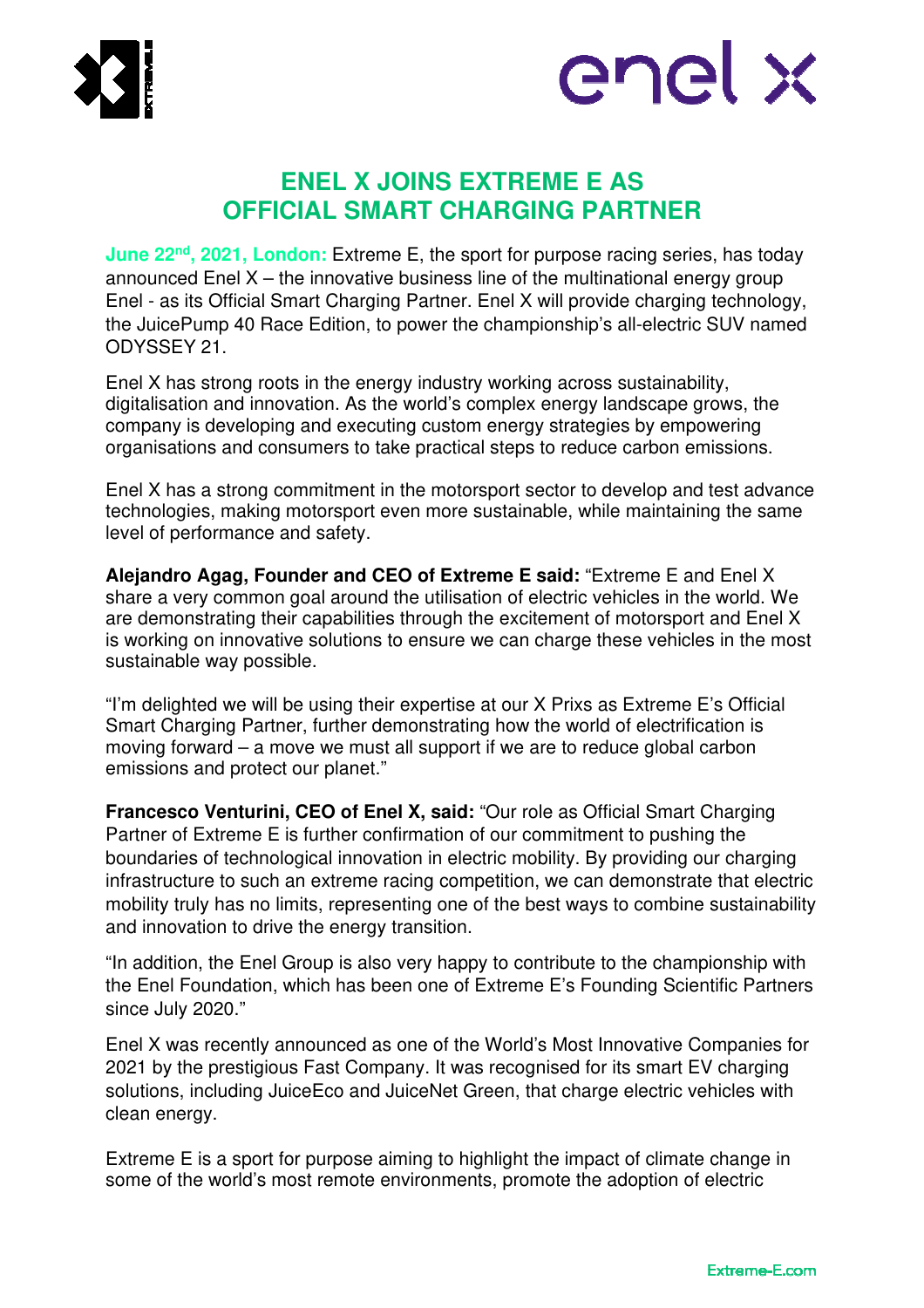vehicles to pave the way for a lower carbon future, and provide a world-first gender equal motorsport platform.

With 30 percent of global carbon emissions coming from transport, Extreme E believes it can use its powerful media platform to shine a spotlight on the issues we face, and the need to act now to help protect our futures.

The series not only hopes to raise awareness of all these issues, but also highlight practical steps everyone can take to reduce their carbon footprint via its Extreme E Count Us In Challenge, which calls on its fans to take steps to reduce their carbon footprint and, in doing so, urge governments, cities and businesses to accelerate progress on climate action.

The next stop on Extreme E's five-event calendar is the Arctic X Prix in Kangerlussuaq, Greenland, taking place from 28-29 August, where nine teams will all go head-to-head, racing for the coveted top step of the podium. Not only that, the event will highlight the devastating effects global warming is having on the Greenland icesheet.

### **To learn more about Extreme E, visit - www.Extreme-E.com**

#### **ENDS**

For more information on Extreme E, please contact:

### **Extreme E Communications:**

**Julia Fry, Head of Communications**  E: media@extreme-e.com / +44 7778 108754

### **Carla Corbet, MPA Creative**

E: carla.corbet@mpacreative.com / +44 7944 077440

### **Bettina Eichhammer, MPA Creative (Germany, Austria, Switzerland, Middle East)**

E: bettina.eichhammer@mpacreative.com / +49 175 4169693

### **Diego Bustos, BE Mass Media (Latin America -including Brazil-, US Hispanics, Spain, Portugal)**

E: diego.bustos@bemassmedia.com / +569-8829-9138 or +1-660-847-4645

*Please visit the Extreme E media centre to access images, videos and press releases: https://www.extreme-e.com/en/mediacentre* 

# **NOTES TO EDITORS**

**About Extreme E:**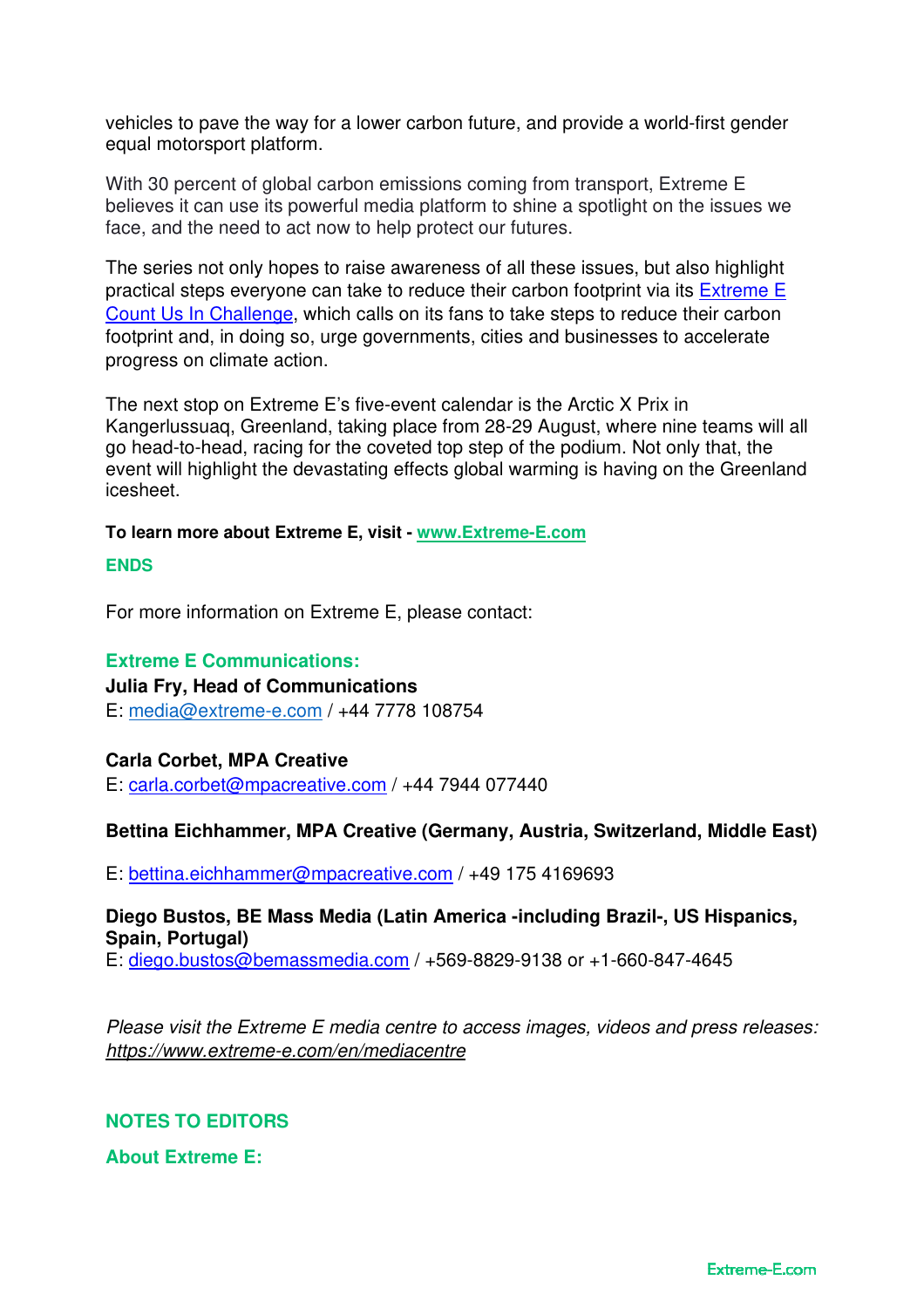Extreme E is a radical new racing series, which will see electric SUVs competing in extreme environments around the world which have already been damaged or affected by climate and environmental issues. The five-race global voyage highlights the impact of climate change and human interference in some of the world's most remote locations and promotes the adoption of electric vehicles in the quest for a lower carbon future for the planet.

To minimise local impact, Extreme E races will not be open to spectators, with fans instead invited to follow the action through live TV broadcast, and on social media.

The St. Helena, a former passenger cargo ship, has undergone a multi-million Euro refit to minimise emissions and transform her into Extreme E's operations hub. The ship will be used to transport the championship's freight and infrastructure, including vehicles, to the nearest port, minimising Extreme E's footprint, as well as being used to facilitate scientific research through its on-board laboratory.

Extreme E is also pioneering hydrogen fuel cell technology which will enable its race fleet to be charged using zero emission energy. This innovative solution from AFC Energy uses water and sun to generate hydrogen power. Not only will this process emit no greenhouse emissions, its only by-product will be water, which will be utilised elsewhere on-site.

Season 1 Calendar:

Desert X Prix: AlUla, Saudi Arabia 3-4 April 2021 Ocean X Prix: Lac Rose, Senegal 29-30 May 2021 Arctic X Prix: Kangerlussuaq, Greenland 28-29 August 2021 X Prix Location 4 TBC X Prix Location 5 TBC

### **About Enel X**

Enel X is Enel Group's global business line offering services that accelerate innovation and drive the energy transition. A global leader in the advanced energy solution sector, Enel X manages services such as demand response for around 6 GW of total capacity at global level and around 100 MW of storage capacity installed worldwide, as well as 195,000 electric vehicle charging points made available around the globe1. Through its advanced solutions, including energy management, financial services and electric mobility, Enel X provides each partner with an intuitive, personalized

<sup>1</sup> Public and private charging points. It includes interoperability points.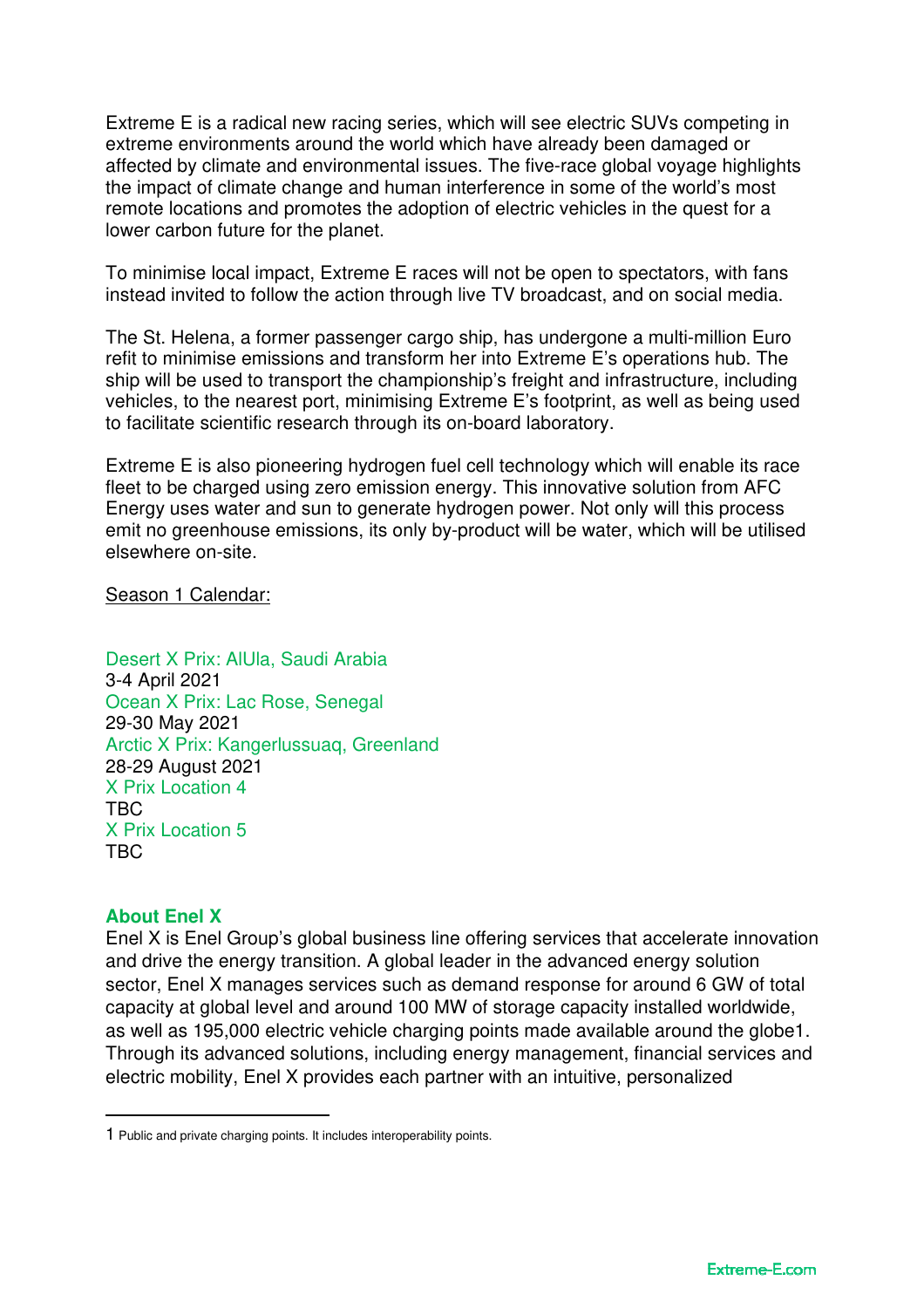ecosystem of tech platforms and consulting services, focusing on sustainability and circular economy principles in order to provide people, communities, institutions and companies with an alternative model that respects the environment and integrates technological innovation into daily life. Each solution has the power to turn decarbonization, electrification and digitalization goals into sustainable actions for everyone, in order to build a more sustainable and efficient world together.

Find out more on https://corporate.enelx.com/en and follow Enel X on its social media channels:

LinkedIn: @EnelX

Twitter: @EnelXGlobal

Facebook: @enelxglobal

Instagram: @enelxglobal

# **About Enel Foundation: Founding Scientific Partner**

**Enel Foundation: Knowledge platform for a clean energy future. We focus on the crucial role of clean energy to ensure a sustainable future for all.** By envisioning a sustainable future – resilient and equal – boosted by quality education and an enlightened self-interest by the business community. The future we want is powered by affordable, reliable, sustainable and modern electricity, smartly distributed to all.

**We focus on research and education.** By developing partnerships with pre-eminent experts and institutions across the globe, leveraging on the vast knowledge of our founders. We conduct research to explore the implications of global challenges in the energy domain, develop scenario analysis, define policy and regulation opportunities and promote education programs for qualified stakeholders in the scientific and institutional realms.

We operate at the intersection of business and society. By engaging institutions and governmental bodies, thought leaders and civil society representatives, industry experts and academia. We are a non-profit organization seeking to converge with likeminded actors determined to solve global challenges ensuring a sustainable future for all.

**Connect with us!** Scan the QR code to discover more about the work of Enel Foundation and to connect with our social media channels.



# **About Continental Tires: Founding Partner and Official Tire Partner**

Continental develops pioneering technologies and services for sustainable and connected mobility of people and their goods. Founded in 1871, the technology company offers safe, efficient, intelligent, and affordable solutions for vehicles,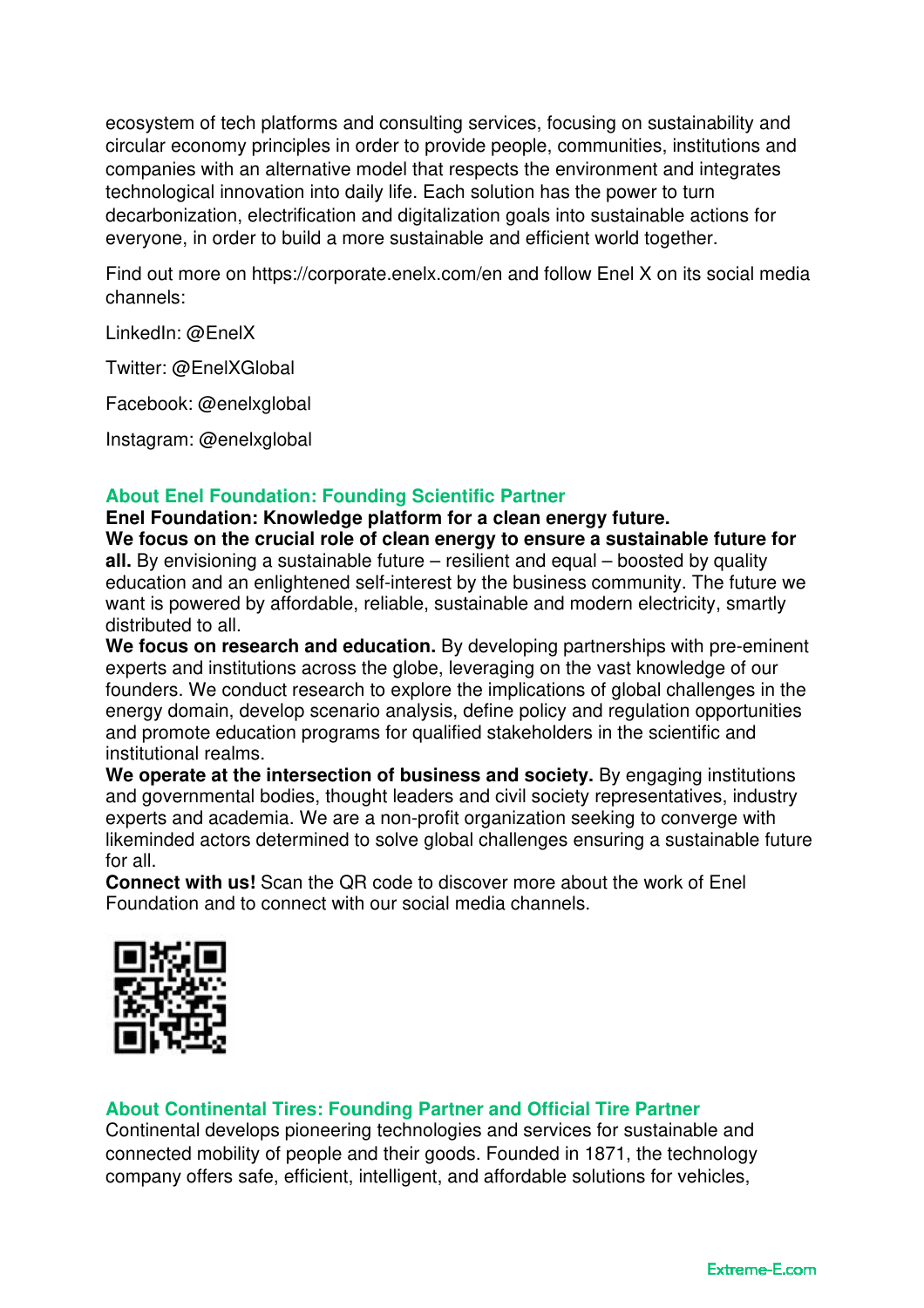machines, traffic and transportation. Continental generated preliminary sales of €37.7 billion in 2020 and currently employs more than 235,000 people in 58 countries and markets. In 2021, the company celebrates its 150th anniversary.

The Tires business area has 24 production and development locations worldwide. Continental is one of the leading tire manufacturers with more than 56,000 employees and posted preliminary sales of €10.2 billion in 2020 in this business area. Continental ranks among the technology leaders in tire production and offers a broad product range for passenger cars, commercial and special-purpose vehicles as well as twowheelers. Through continuous investment in research and development, Continental makes a major contribution to safe, cost effective and ecologically efficient mobility. The portfolio of the Tires business area includes services for the tire trade and fleet applications, as well as digital management systems for tires.

### **About CBMM: Founding Supplier**

CBMM is the world leading supplier of niobium products and technology. Headquartered in Brazil, with offices and subsidiaries in China, Netherlands, Singapore, Switzerland and the United States. CBMM offers technical innovation to customers around the globe through a team of over 2,000 highly trained, dedicated professionals providing cutting-edge niobium products and technology to over 400 clients in around 40 countries.

### **About LuisaViaRoma: Official Fashion Partner**

Defined by the Financial Times as "A haven for directional fashion," LUISAVIAROMA.COM is the top online luxury fashion destination with 5,000,000 visitors per month and worldwide shipping. With each new season, the website presents the collections of more than 600 established designers and young emerging talents.

### **About Zenith: Official Timekeeper and Founding Partner**

Zenith exists to inspire individuals to pursue their dreams and make them come true – against all odds. Since its establishment in 1865, Zenith became the first watch manufacture in the modern sense of the term, and its watches have accompanied extraordinary figures that dreamt big and strived to achieve the impossible – from Louis Blériot's history-making flight across the English Channel to Felix Baumgartner's record-setting stratospheric free-fall jump. Zenith is also highlighting visionary and trailblazing women – past and present – by celebrating their accomplishments and creating in 2020 its first-ever collection dedicated entirely to them, Defy Midnight.

With innovation as its quiding star, Zenith features exceptional in-house developed and manufactured movements in all its watches. Since the creation of the El Primero in 1969, the world's first automatic chronograph calibre, Zenith has gone on to master fractions of the second with the Chronomaster Sport and its 1/10th of a second precision and the DEFY 21 with a precision of 1/100th of a second. Zenith has been shaping the future of Swiss watchmaking since 1865, accompanying those who dare to challenge themselves and break barriers. The time to reach your star is now.

# **About Allianz: Founding Partner and Official Insurance Partner**

The Allianz Group is one of the world's leading insurers and asset managers with more than 100 million private and corporate customers in more than 70 countries.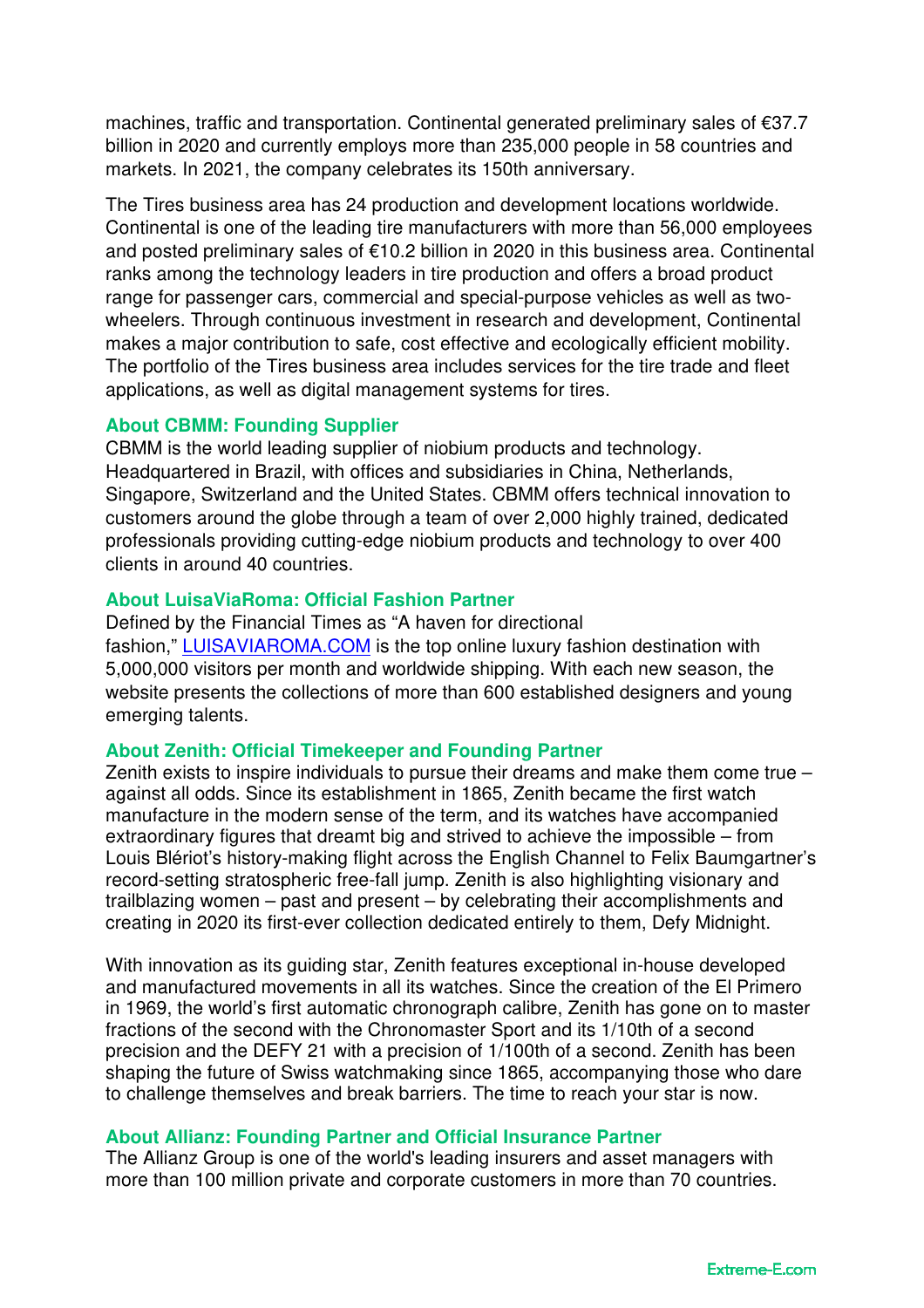Allianz customers benefit from a broad range of personal and corporate insurance services, ranging from property, life and health insurance to assistance services to credit insurance and global business insurance. Allianz is one of the world's largest investors, managing around 790 billion euros on behalf of its insurance customers. Furthermore, our asset managers PIMCO and Allianz Global Investors manage 1.7 trillion euros of third-party assets. Thanks to our systematic integration of ecological and social criteria in our business processes and investment decisions, we are amongst the leaders in the insurance industry in the Dow Jones Sustainability Index. In 2020, over 150,000 employees achieved total revenues of 140 billion euros and an operating profit of 10.8 billion euros for the group.

### **About Neat Burger: Official Plant-based Partner**

Neat Burger is the first of its kind – the planet-friendly, plant-based, full-flavoured game-changer the world has been waiting for. The world's first plant-based sustainable burger chain, Neat Burger offers a menu that appeals to not only those who follow plant-based diets, but anyone, meat-eaters included, who wants to eat delicious meat-free dishes that are more sustainable, healthier and ethical. The brand is backed by seven-time FIA Formula One World Champion Lewis Hamilton, in collaboration with hospitality organisation The Cream Group and investors, as well as UNICEF Ambassador and early backer of Beyond Meat Tommaso Chiabra. Neat Burger opened its first site in September 2019, just off Regent Street in London, and its second and third dine-in outlets at Camden Market and Soho in 2020. Plans for global expansion across Europe, the US and Middle East are already in place for 2021 and beyond.

### **About EY: Official Innovation Partner**

EY is a global leader in assurance, tax, strategy, transaction and consulting services. The insights and quality services we deliver help build trust and confidence in the capital markets and in economies the world over. We develop outstanding leaders who team to deliver on our promises to all of our stakeholders. In so doing, we play a critical role in building a better working world for our people, for our clients and for our communities.

EY refers to the global organization, and may refer to one or more, of the member firms of Ernst & Young Global Limited, each of which is a separate legal entity. Ernst & Young Global Limited, a UK company limited by guarantee, does not provide services to clients. Information about how EY collects and uses personal data and a description of the rights individuals have under data protection legislation are available via ey.com/privacy. For more information about our organization, please visit ey.com.

This news release has been issued by EYGM Limited, a member of the global EY organization that also does not provide any services to clients.

#### **About INTERprotección: Official Insurance Broker**

INTERprotección is composed of a group of Mexican insurance, reinsurance and surety bond brokerage companies. With global presence and recognition, INTERprotección has more than 40 years of experience in management and comprehensive risk consulting in the Mexican market. Its business model is focused on bringing the client to the forefront and offering them the best service through innovative and disruptive products, more recently with its new brand inter.mx, its